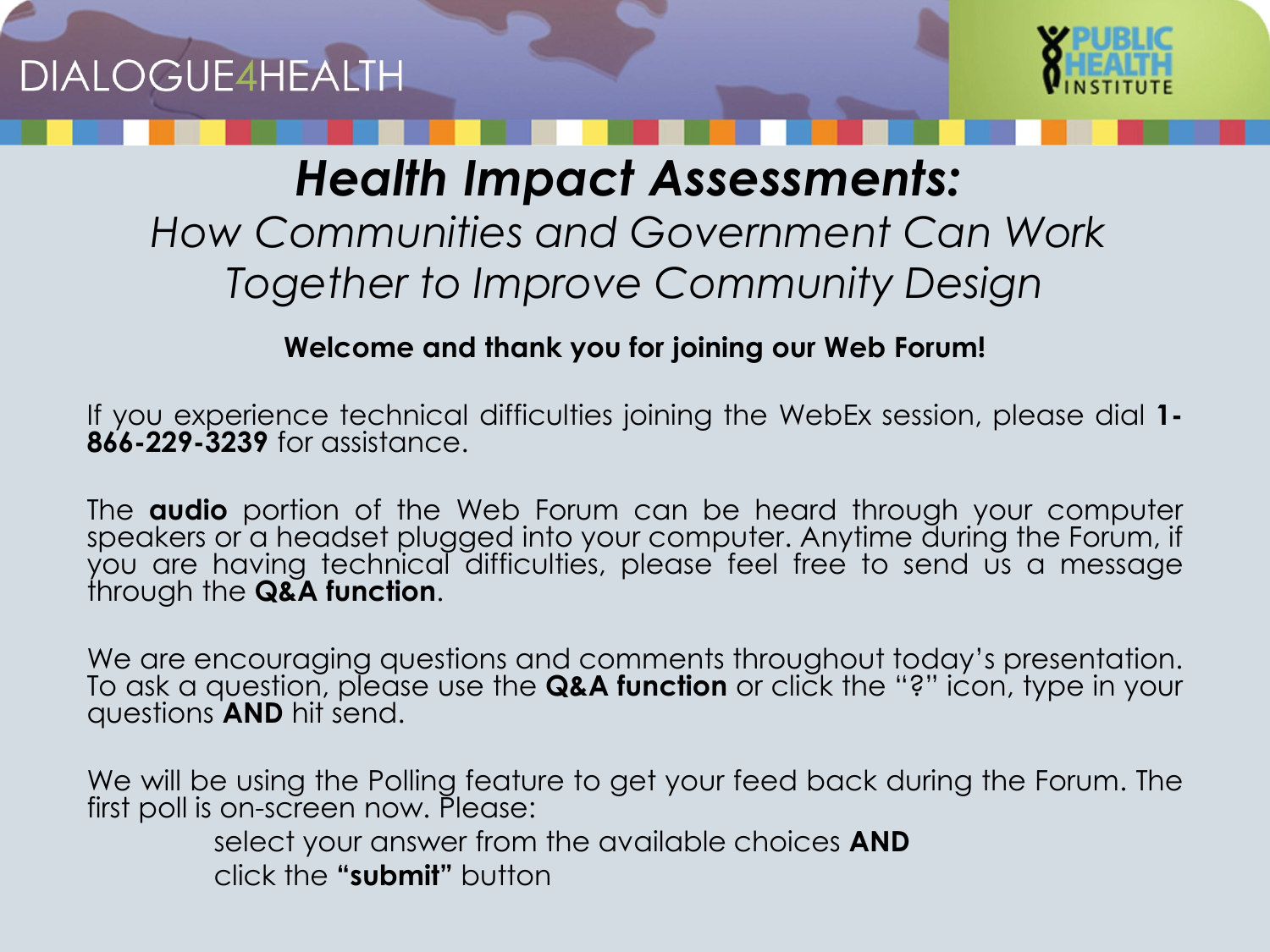



I am attending this Web Forum:

a)Individually b)In a group of 2-5 people c)In a group of 6-10 people d)In a group of 11 or more people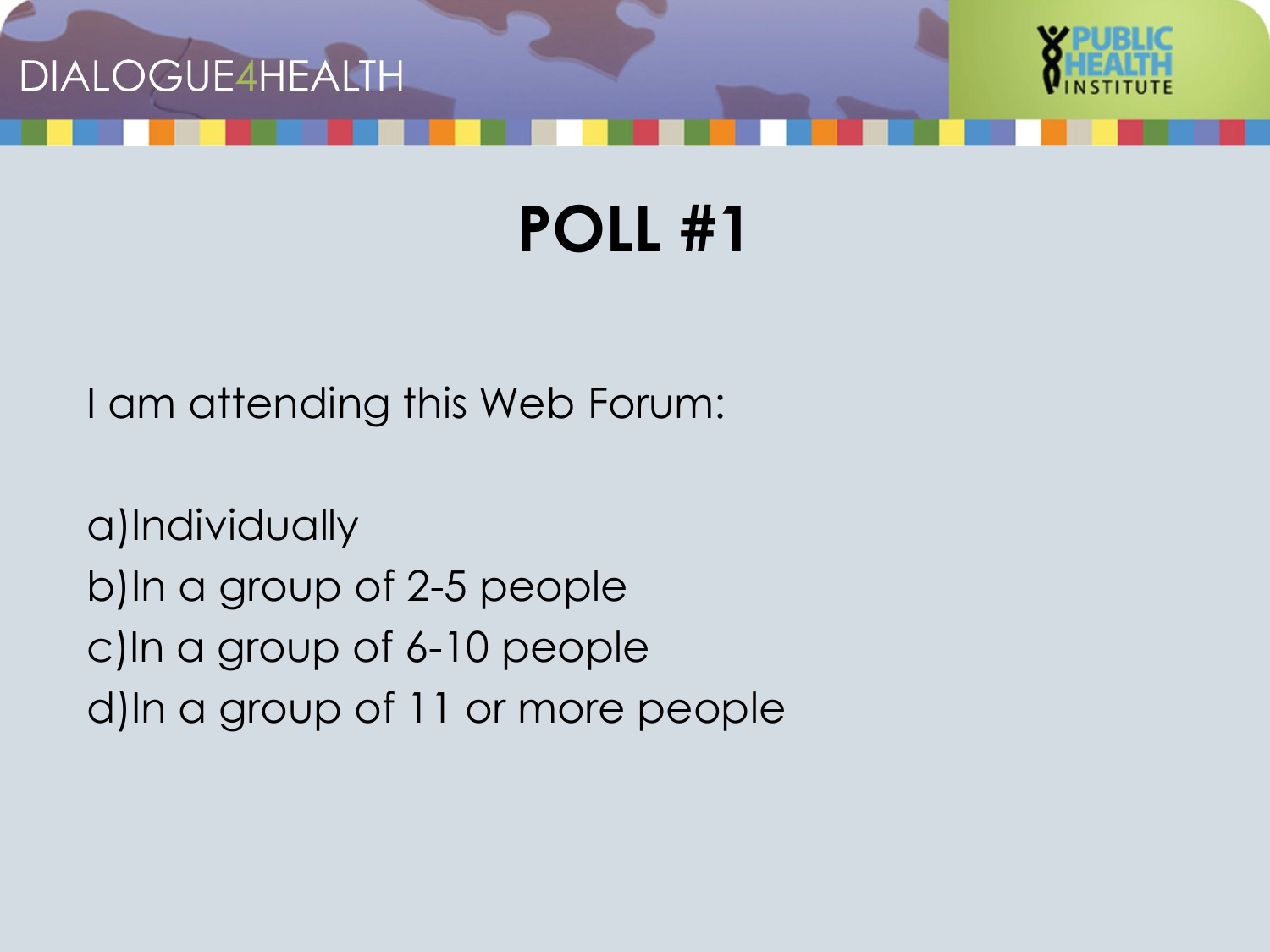



# **Health Impact Assessments:** How Communities and Government can

Work Together to Improve Community Design

August 5, 2009 9:30 a.m. to 11 a.m. Pacific Daylight Time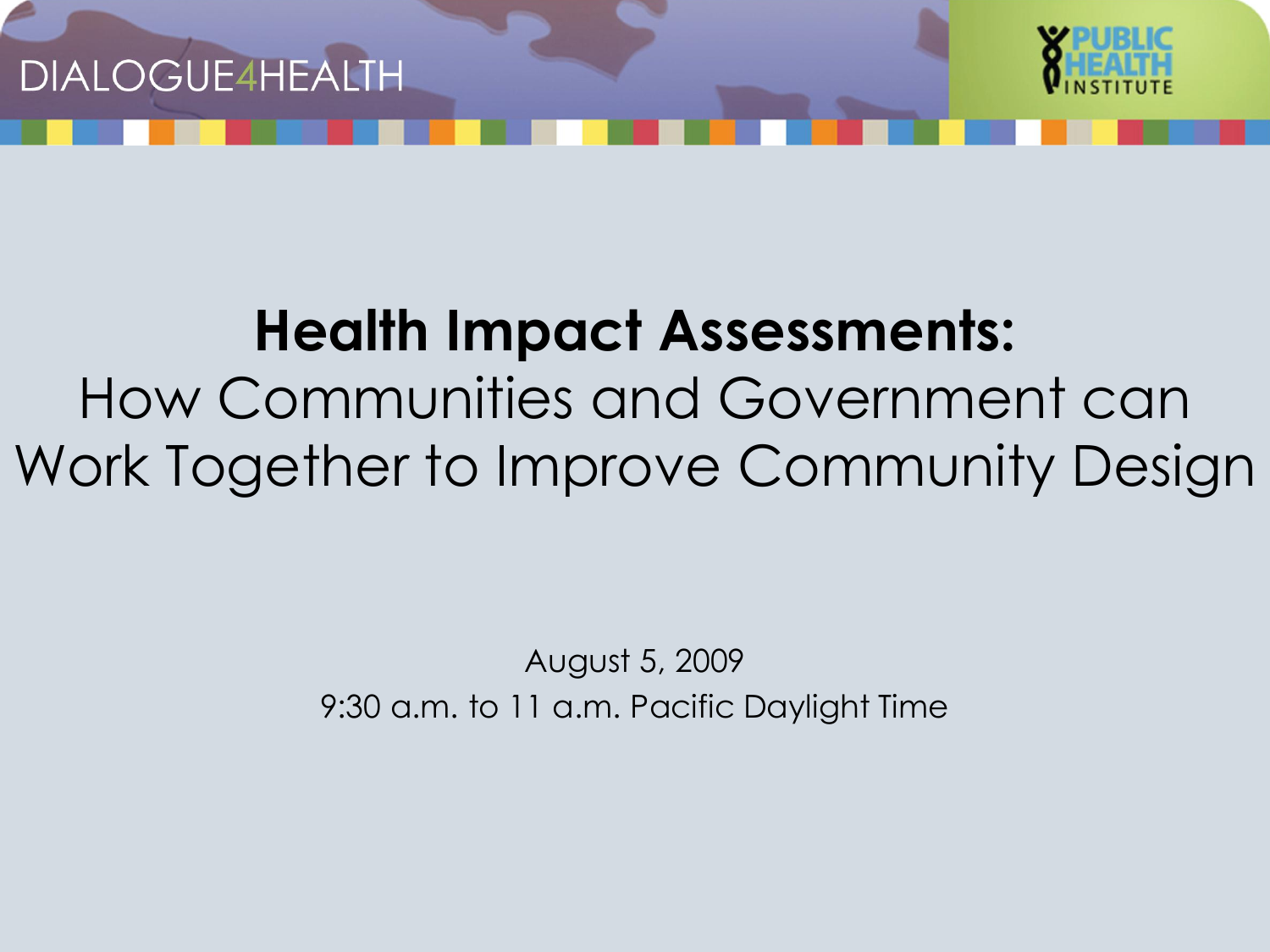



### **Matthew Marsom**

Director of Public Policy, PHI

As Director of Public Health Policy and Advocacy for the Public Health Institute (PHI), Matthew is responsible for designing and implementing PHI strategy for monitoring and influencing public policy, legislation and regulations affecting PHI projects and public health policy relevant to PHI interests.

Matthew was previously Chief of the Policy, Partnerships and Planning Unit within the Cancer Prevention and Nutrition Section of the California Department of Public Health, where he provided support for policy development, legislative analysis and government relations, and oversaw the policy and partnership activities of the *Network for a Healthy California*.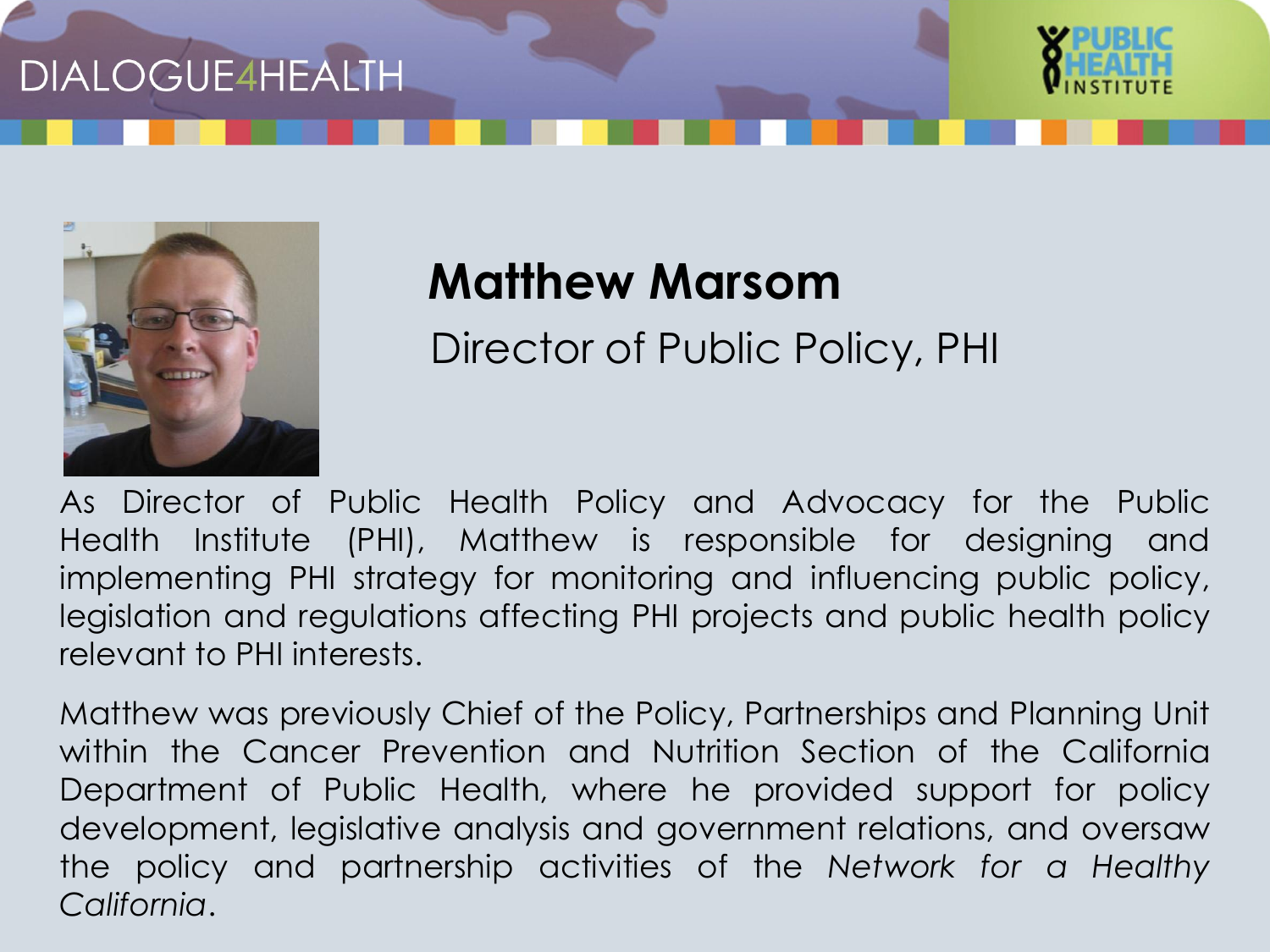



## **Andrew Dannenberg, MD, MPH**

Team Lead, Healthy Community Design Initiative Centers for Disease Control and Prevention, National Center for Environmental Health

Andrew Dannenberg is Team Lead for the Healthy Community Design Initiative where he oversees activities in NCEH related to examining the health aspects of community design including land use, transportation, urban planning, and other issues related to the built environment.

He has a particular focus on the use of a health impact assessment as a tool to inform community planners about the health consequences of their decisions. In addition to his work at the CDC, Dannenberg serves as an adjunct professor of epidemiology and of environmental and occupational health at the Emory University Rollins School of Public Health.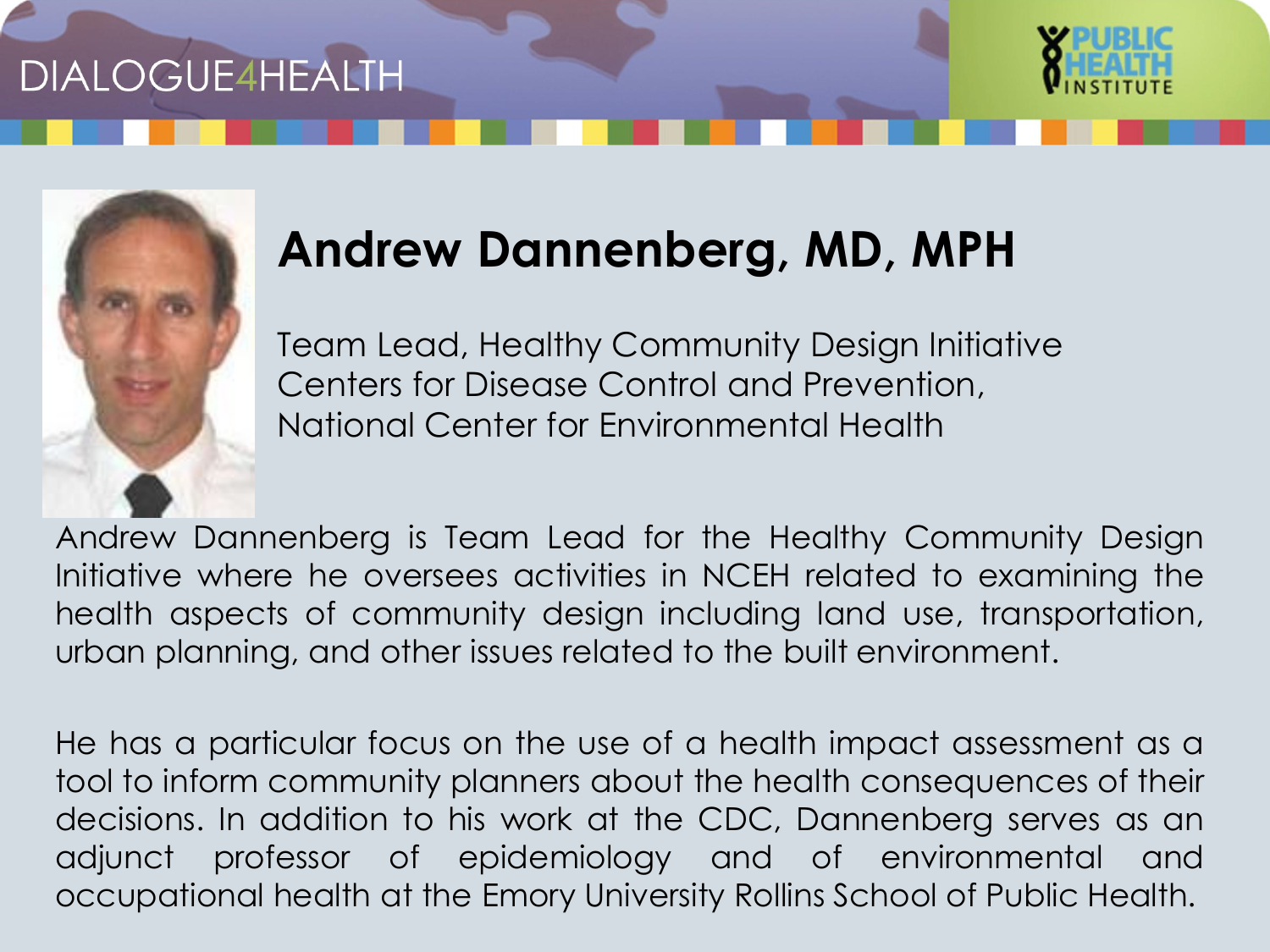



# **Gil Kelley**

Senior Research Fellow, Institute for Metropolitan Studies Lincoln Loeb Fellow, Lincoln Institute of Land Policy

Gil Kelley is an urban and strategic planning consultant based in Portland, OR advising city, county and regional governments on strategies for addressing climate change, sustainable urban development and organizational aspects of local planning and development functions. Prior to this, Gil served as Director of Planning for the City of Portland for 9 years and as Director of Planning and Development for the City of Berkeley, California for 10 years.

Gil will be a Lincoln/Loeb Fellow at the Harvard University School of Design this year and is at work on a publication entitled "The Intentional City".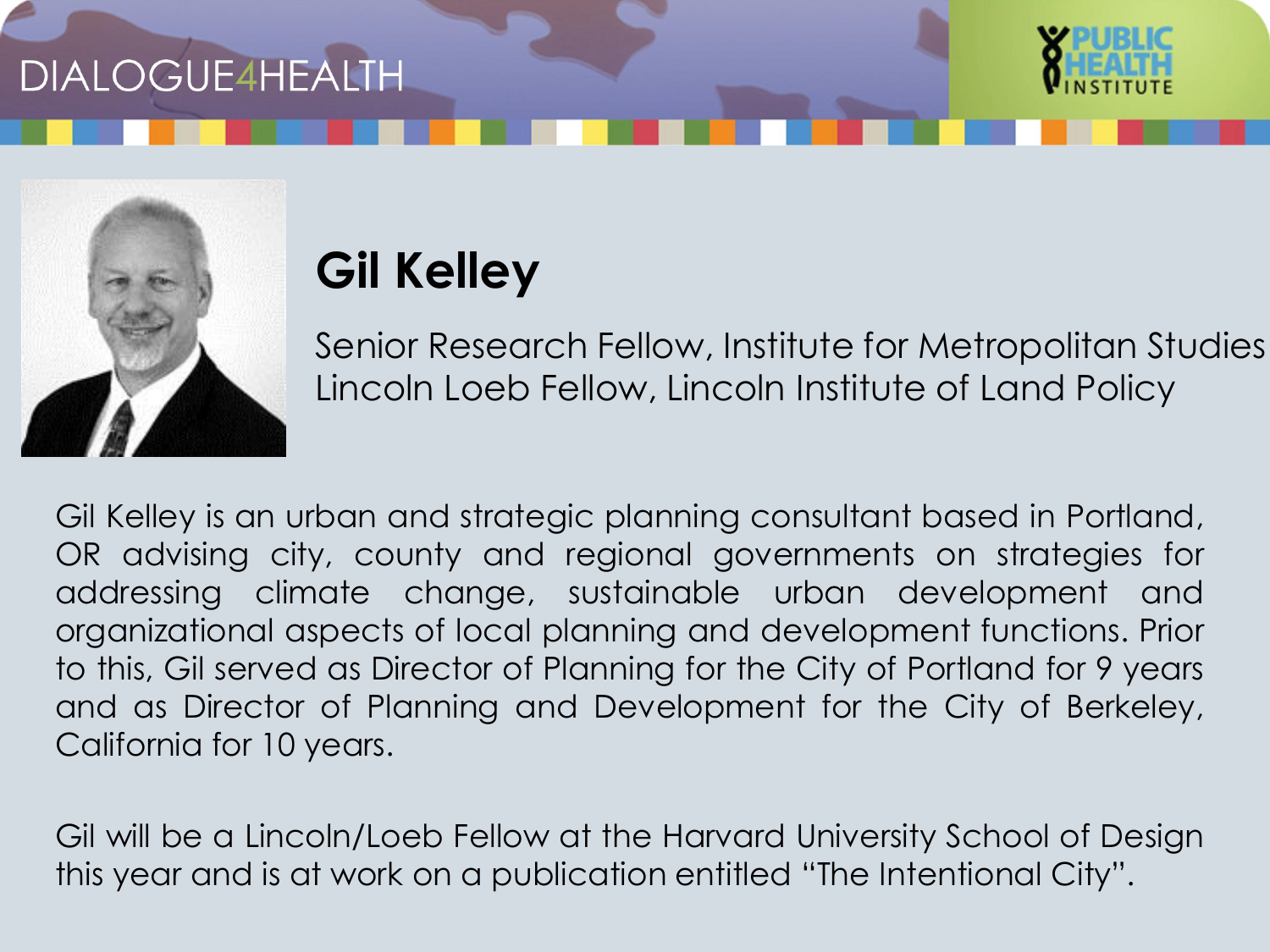



# **Rajiv Bhatia, MD, PhD**

Director of Occupational and Environmental Health, City and County of San Francisco

Rajiv Bhatia has served as the Director of Occupational and Environmental Health for the San Francisco Department of Public Health since 1998, where he has developed and implemented environmental health policy for San Francisco, broadening his agency's environmental health practice to extend to labor rights, working conditions, housing design, land use and transportation policy and planning, and community foods resources.

Rajiv has been a pioneer in the field of health impact assessment (HIA) and teaches a graduate course on the health impacts of public policy at the University of California at Berkeley and regularly conducts HIA trainings for peers, public institutions, and community organizations.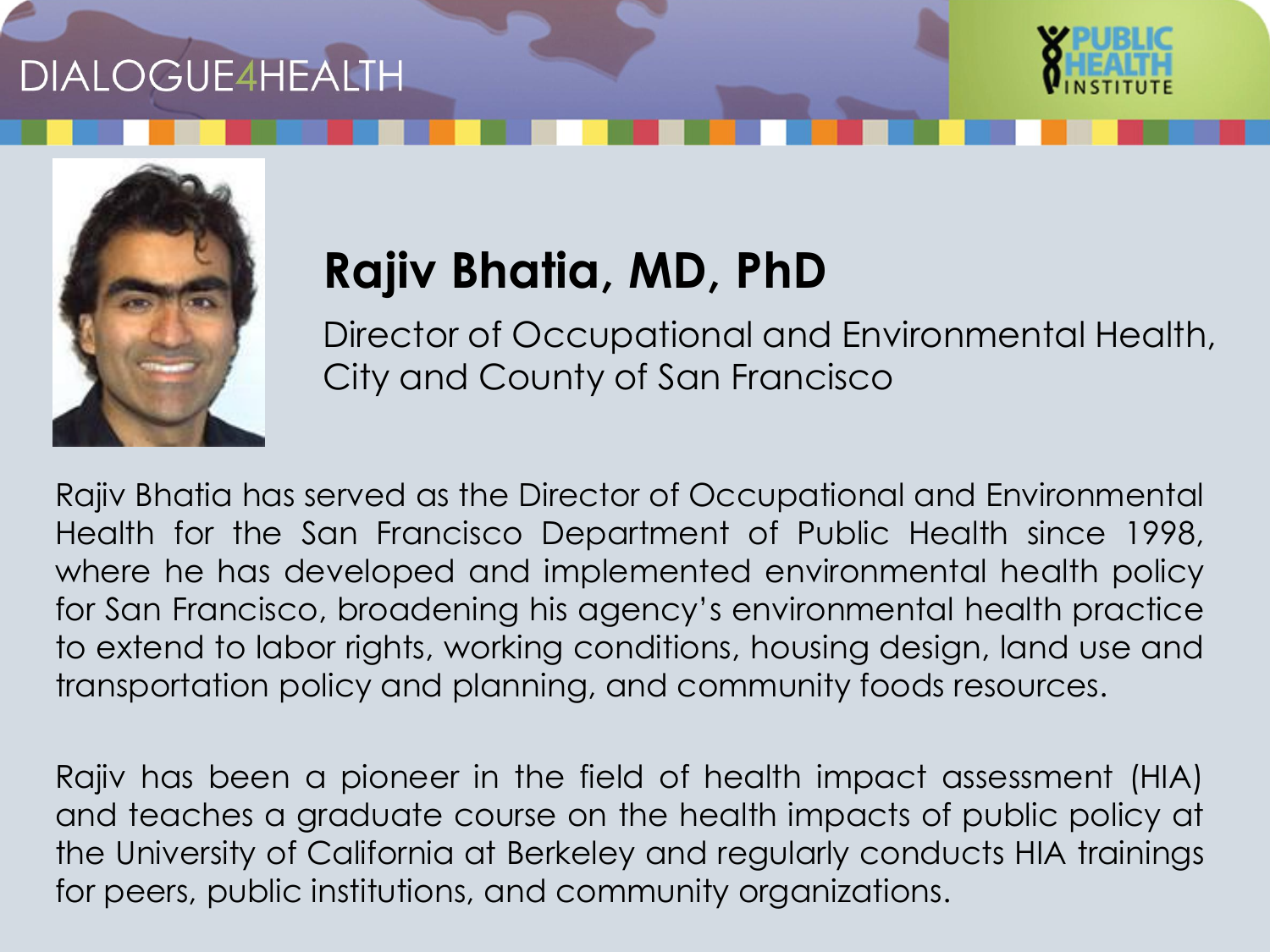



### **Jonathan Heller, Ph.D.**

Director, Co-Founder Human Impact Partners

Jonathan Heller is the co-founder and Director of Human Impact Partners. At HIP, he has worked collaboratively on many Health Impact Assessments (HIAs) including HIAs on the built environment (e.g., general plan updates, specific area plans, and development projects) and on other policies (e.g., paid sick days legislation).

Prior to HIP, Jonathan worked for nine years in the biotechnology industry. Jonathan received his bachelors degree from Harvard University. He spent 1990 and 1991 in the Peace Corps in Papua New Guinea. Upon his return, Jonathan got his doctorate at University of California, Berkeley in Biophysics, where he was a Howard Hughes Pre-doctoral Fellow.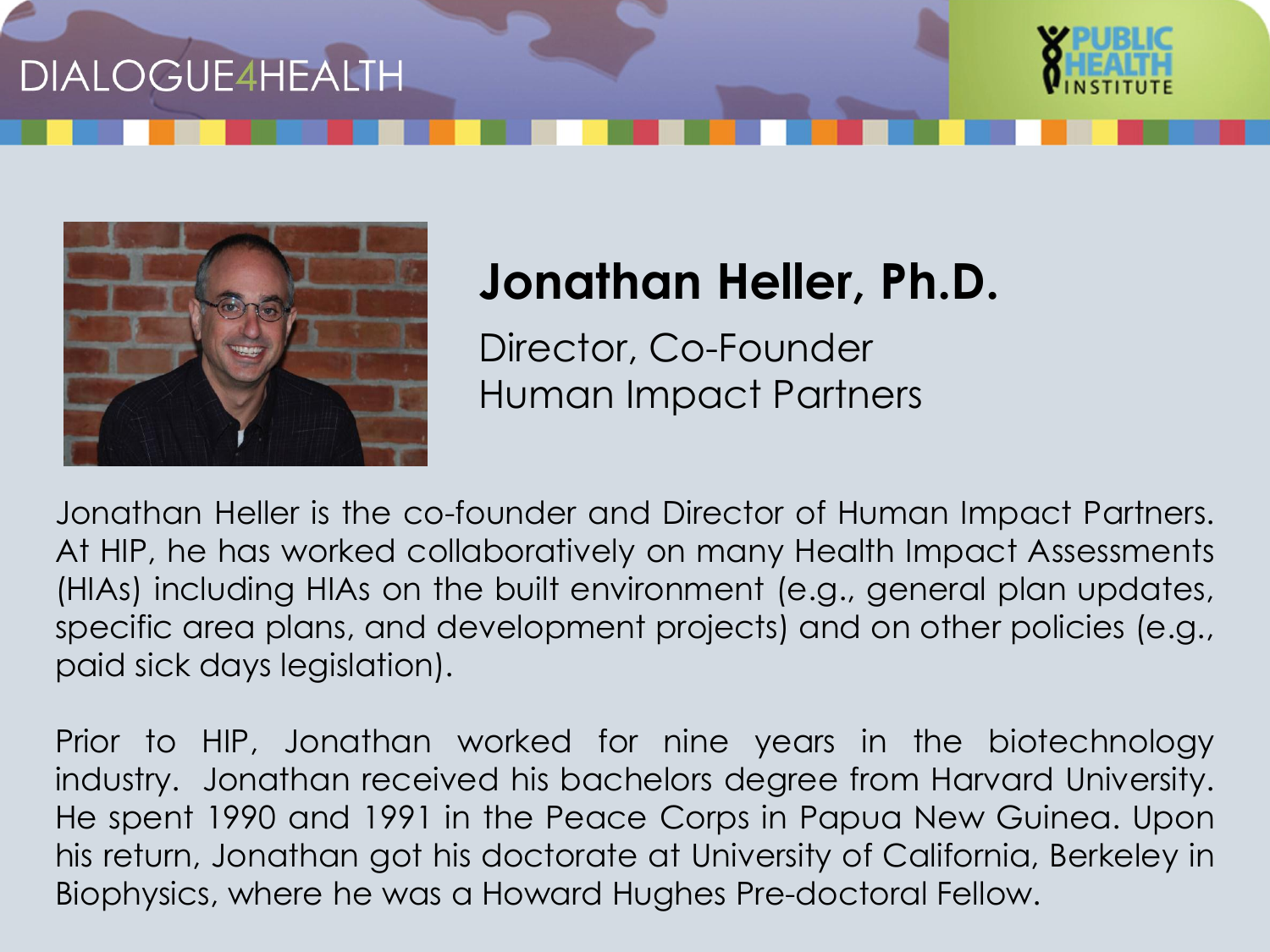



# **Jennifer Lucky, MPH**

Research Associate Human Impact Partners

Jennifer Lucky is a Research Associate at Human Impact Partners. In addition to conducting Health Impact Assessments, Jennifer currently leads HIP's HIA Training program, which aims to build capacity among community organizations, public agencies and other stakeholders to conduct HIA and apply findings and recommendations to effectively bring health to the forefront of decision-making.

Prior to her work with HIP Jennifer was involved with on a number of initiatives throughout the state that aimed to address environmental health and justice issues by bridging the gap between scientific research and community advocacy.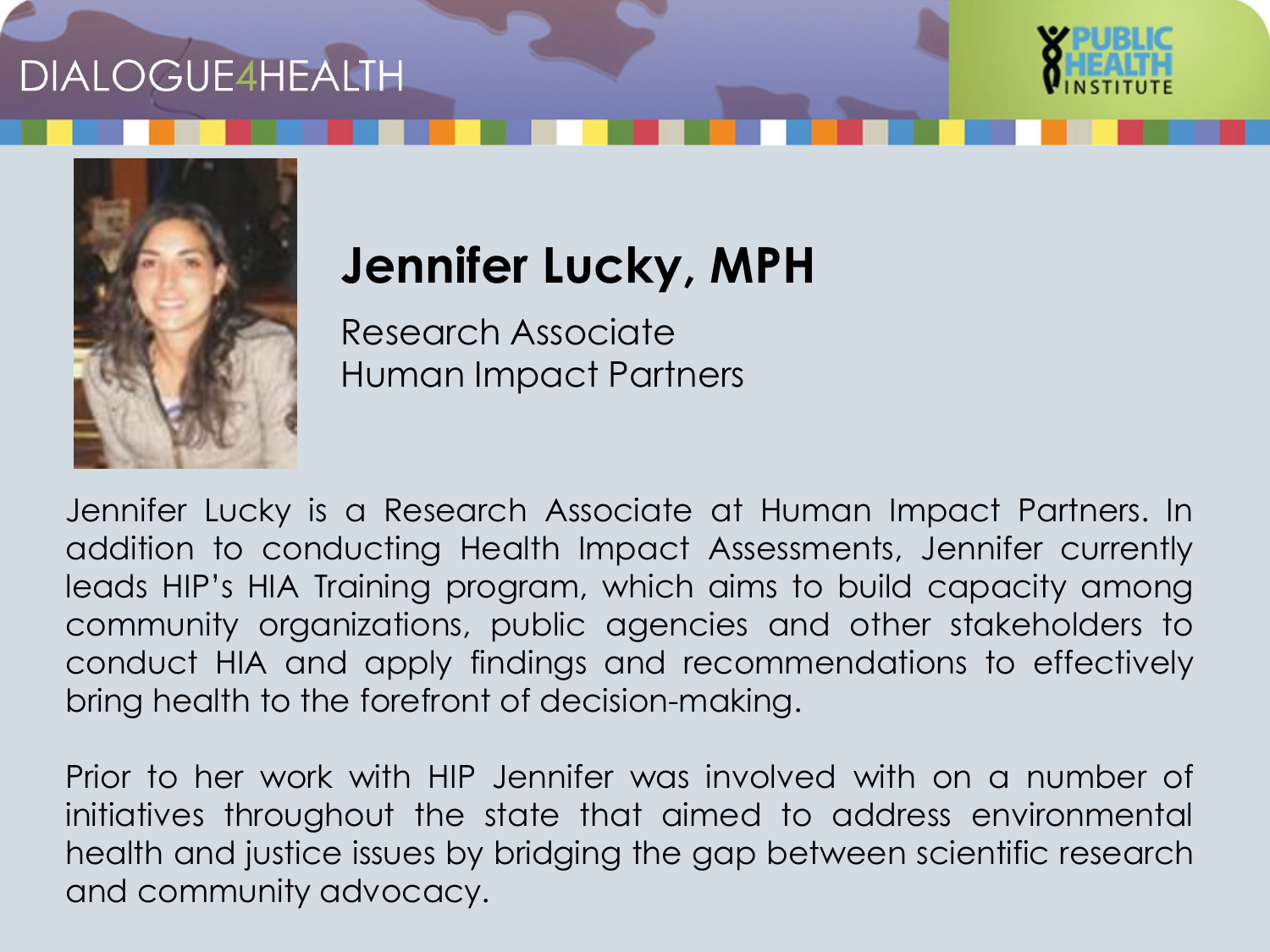



How familiar are you with the concept of HIA?

- a) I've never heard of an HIA
- b) I've heard of an HIA, but never used one
- c) I occasionally use HIAs
- d) I wish I had more use for HIAs
- e) I deal with HIAs almost daily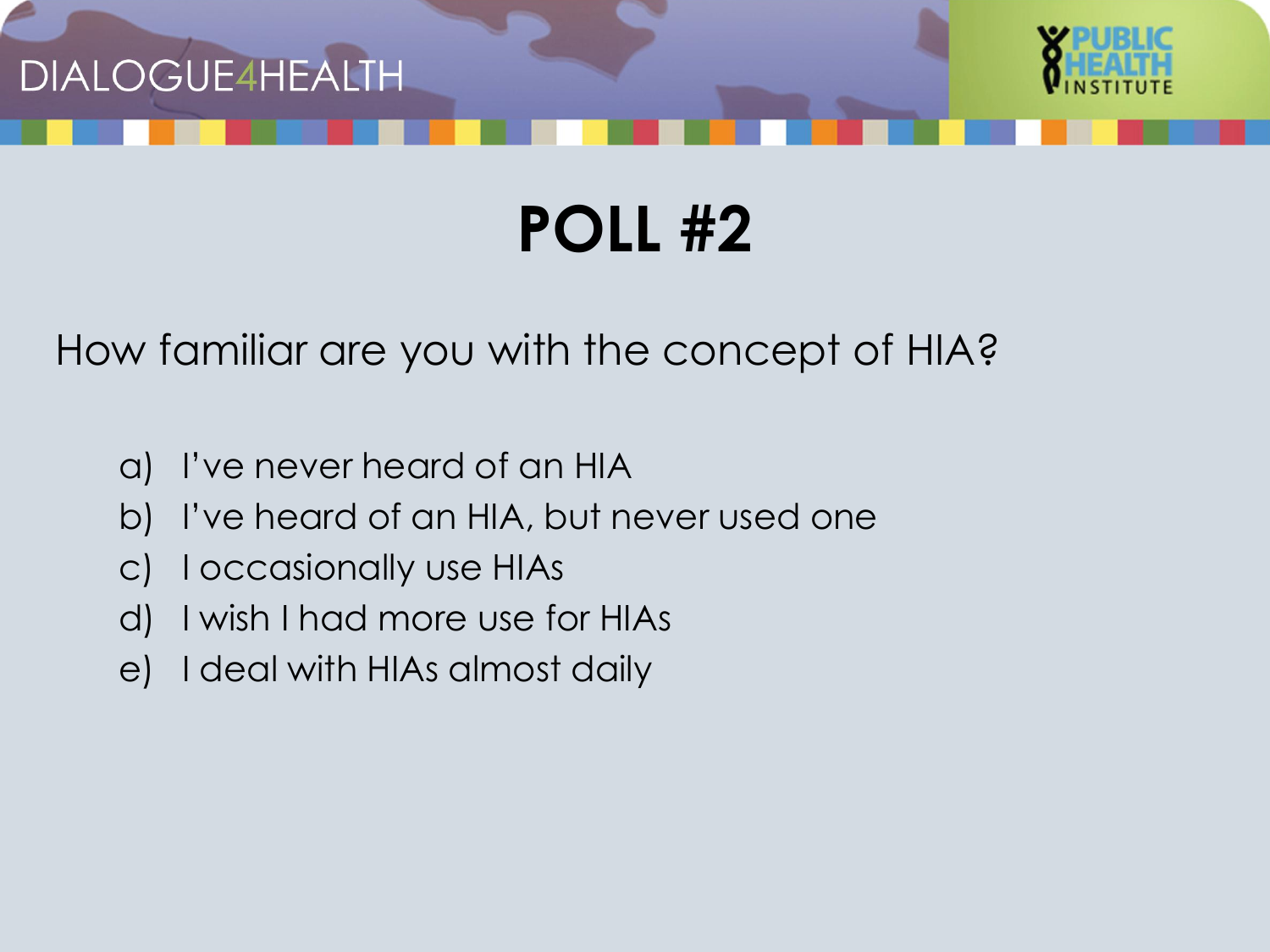



### Continue this conversation on the Dialogue4Health social network:

dialogue4health.ning.com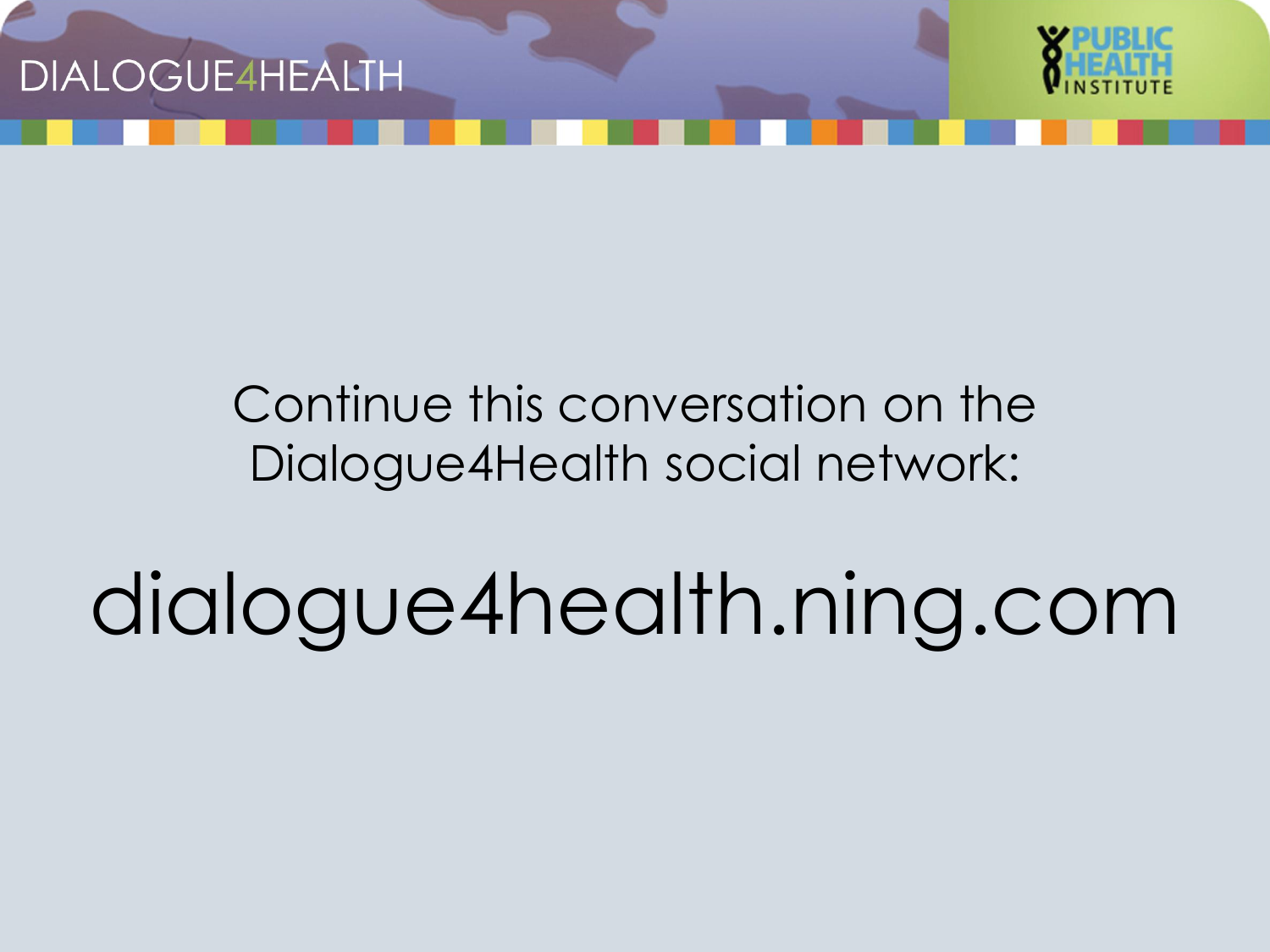



#### Do you perceive a benefit to using HIAs in your or your organizations work?

- a) Not at all for my organization
- b) Not yet, though perhaps there are some benefits to be found
- c) Yes, though I haven't yet used an HIA
- d) Yes, I have used some HIAs
- e) Yes, HIAs are crucial to my work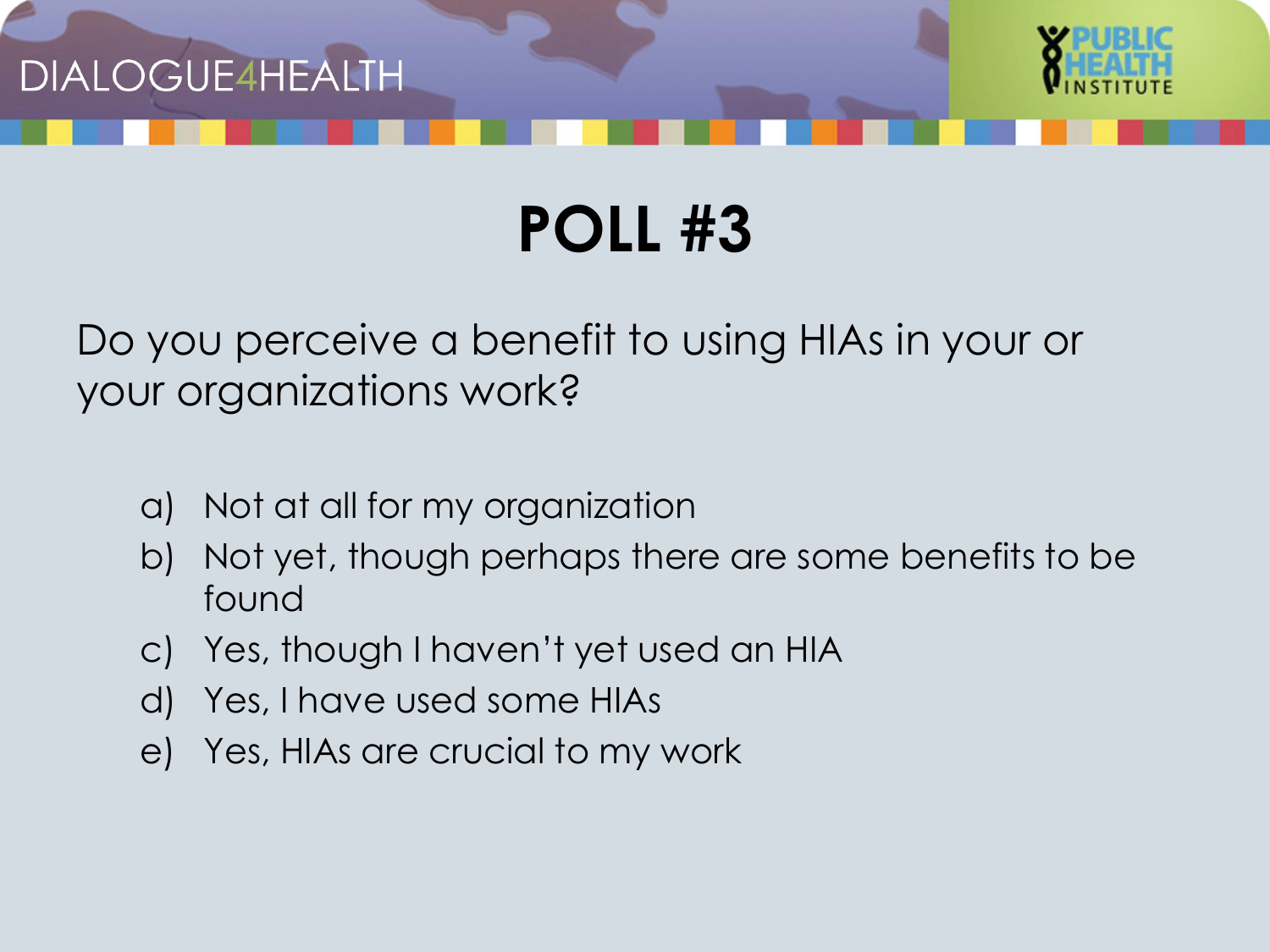



Would you be interested in an HIA training session to help incorporate HIAs in your own work?

- a) No thanks
- b) Possibly: keep me informed, please
- c) Absolutely! I'd sign up!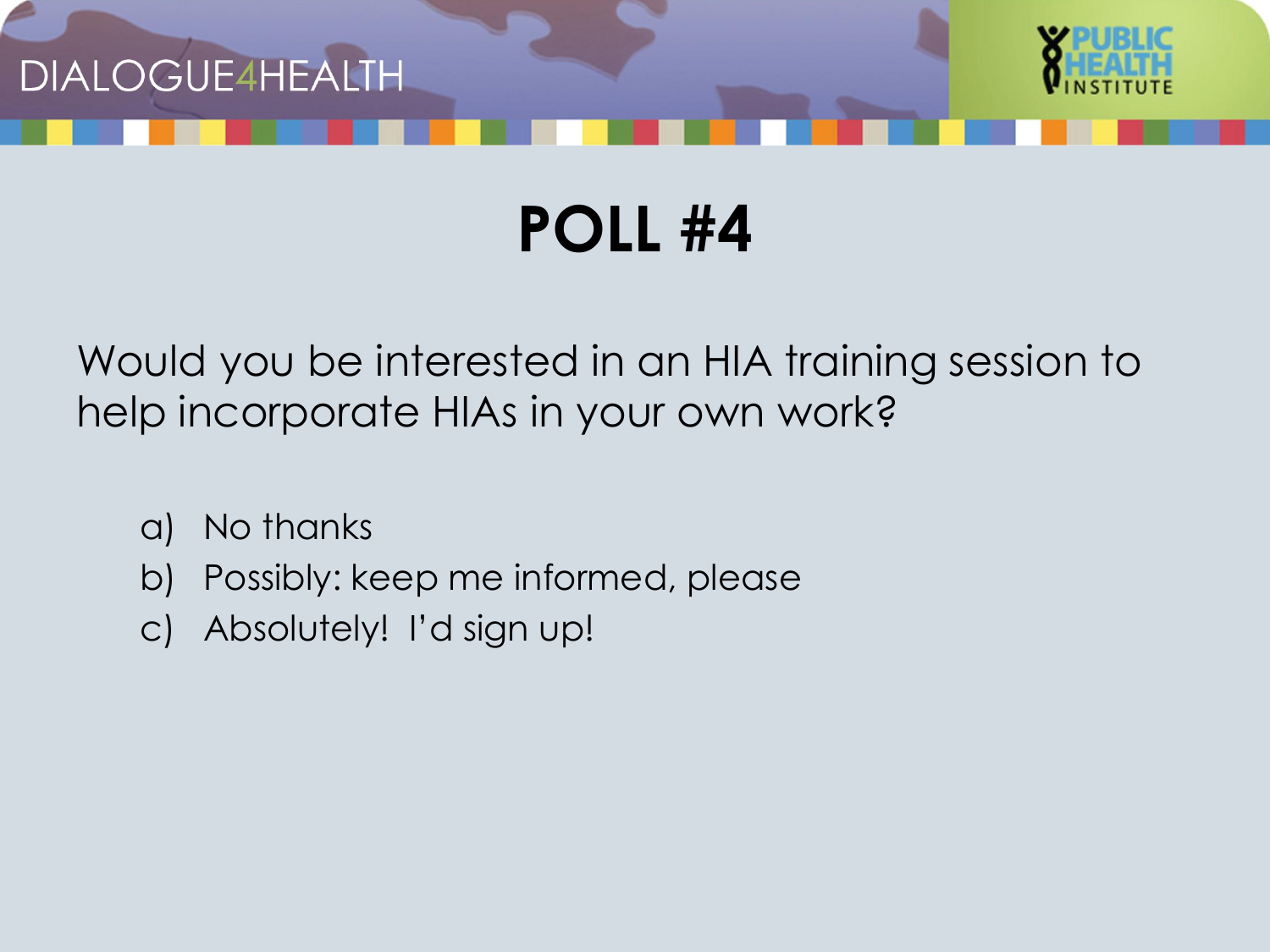



### Continue this conversation on the Dialogue4Health social network:

# **http://dialogue4health.ning.com /group/HIA**